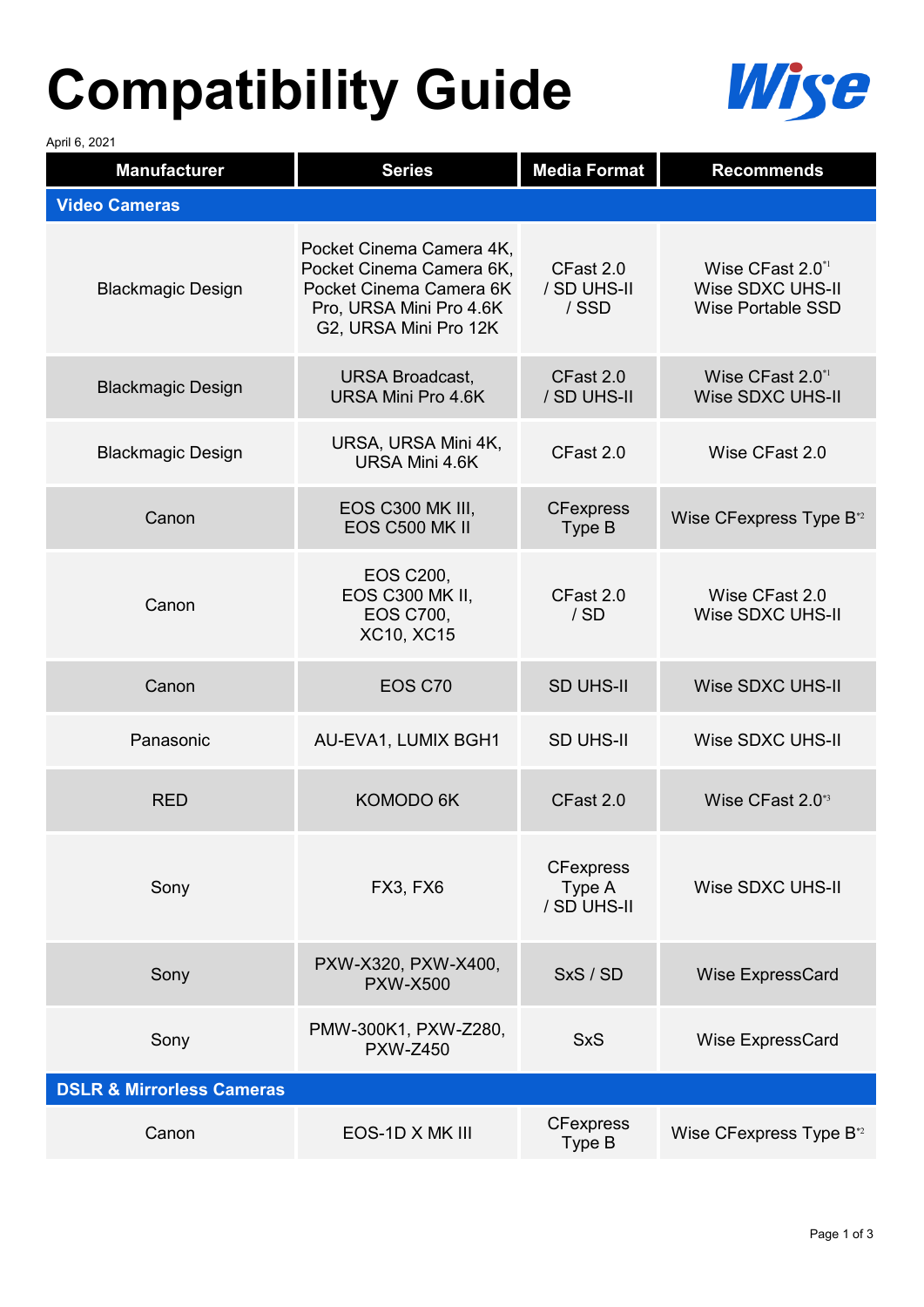| Canon        | EOS 1DX MK II                                                         | CFast 2.0<br>/ CompactFlash                                      | Wise CFast 2.0                                                 |
|--------------|-----------------------------------------------------------------------|------------------------------------------------------------------|----------------------------------------------------------------|
| Canon        | EOS <sub>R5</sub>                                                     | <b>CFexpress</b><br>Type B<br>/ SD UHS-II                        | Wise CFexpress Type B <sup>*2</sup><br><b>Wise SDXC UHS-II</b> |
| Canon        | EOS R, EOS Ra,<br><b>EOS RP</b>                                       | SD UHS-I / II                                                    | Wise SDXC UHS-II                                               |
| Fujifilm     | GFX-100, GFX-100S<br>X-T2, X-T3, X-T4                                 | SD UHS-I / II                                                    | Wise SDXC UHS-II                                               |
| Hasselblad   | H6D-400c MS,<br>H6D-100c, H6D-50c                                     | CFast 2.0<br>/SD                                                 | Wise CFast 2.0                                                 |
| Hasselblad   | X1D II 50c                                                            | <b>SD UHS-II</b>                                                 | Wise SDXC UHS-II                                               |
| Leica        | Q2, SL2, SL2-S                                                        | SD UHS-I / II                                                    | Wise SDXC UHS-II                                               |
| Nikon        | D <sub>5</sub> , D <sub>6</sub>                                       | <b>XQD</b><br>/ CFexpress<br>Type $B^{*4}$                       | Wise CFexpress Type B                                          |
| <b>Nikon</b> | D500, D850                                                            | <b>XQD</b><br>/ CFexpress<br>Type B <sup>*5</sup><br>/ SD UHS-II | Wise CFexpress Type B<br><b>Wise SDXC UHS-II</b>               |
| <b>Nikon</b> | D780                                                                  | <b>SD UHS-II</b>                                                 | Wise SDXC UHS-II                                               |
| <b>Nikon</b> | $Z$ 6II, $Z$ 7II                                                      | <b>XQD</b><br>/ CFexpress<br>Type B<br>/ SD UHS-II               | Wise CFexpress Type B<br><b>Wise SDXC UHS-II</b>               |
| <b>Nikon</b> | $Z$ 6, $Z$ 7                                                          | <b>XQD</b><br>/ CFexpress<br>Type B <sup>*6</sup>                | Wise CFexpress Type B                                          |
| <b>Nikon</b> | Z <sub>5</sub>                                                        | <b>SD UHS-II</b>                                                 | Wise SDXC UHS-II                                               |
| Olympus      | OM-D E-M1X, E-M1 MK III,<br>E-M5 MK III, E-M10 MK II,<br>E-M10 MK III | SD UHS-I/II                                                      | Wise SDXC UHS-II                                               |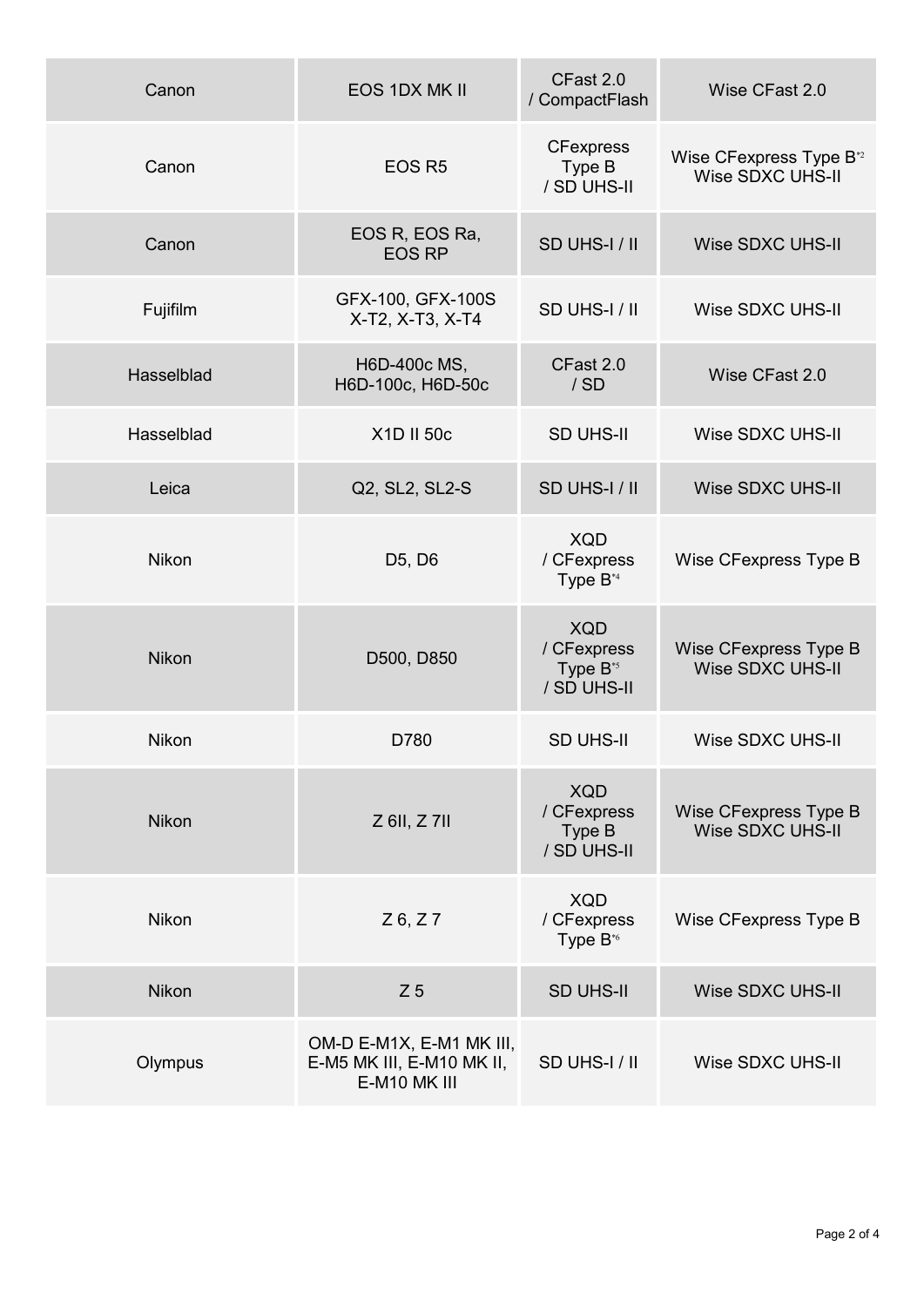| Panasonic                 | LUMIX DC-S1R, DC-S1                                                                                      | <b>XQD</b><br>/ CFexpress<br>Type B <sup>*7</sup><br>/ SD UHS-II | Wise CFexpress Type B<br><b>Wise SDXC UHS-II</b>         |
|---------------------------|----------------------------------------------------------------------------------------------------------|------------------------------------------------------------------|----------------------------------------------------------|
| Panasonic                 | LUMIX DC-S1H,<br><b>LUMIX DC-S5</b>                                                                      | <b>SD UHS-II</b>                                                 | Wise SDXC UHS-II                                         |
| Panasonic                 | LUMIX DC-GH5,<br>DC-GH5S, DC-G100,<br>DC-G9                                                              | SD UHS-I / II                                                    | <b>Wise SDXC UHS-II</b>                                  |
| <b>Phase One</b>          | <b>XF IQ4 150P</b>                                                                                       | <b>XQD</b><br>/ CFexpress<br>Type B <sup>*8</sup><br>/ SD UHS-II | Wise CFexpress Type B<br>Wise SDXC UHS-II                |
| <b>SIGMA</b>              | fp, fp $L$                                                                                               | <b>SD UHS-II</b><br>/SSD                                         | <b>Wise SDXC UHS-II</b><br><b>Wise Portable SSD</b>      |
| Sony                      | a1, a7S III                                                                                              | <b>CFexpress</b><br>Type A<br>/ SD UHS-II                        | Wise SDXC UHS-II                                         |
| Sony                      | a7C, a7R IV, a7R III, a7 III                                                                             | <b>SD UHS-II</b>                                                 | Wise SDXC UHS-II                                         |
| <b>External Recorders</b> |                                                                                                          |                                                                  |                                                          |
| <b>Blackmagic Design</b>  | ATEM Mini,<br>ATEM Mini Pro,<br>ATEM Mini Pro ISO,<br>ATEM Mini Extreme,<br><b>ATEM Mini Extreme ISO</b> | <b>SSD</b>                                                       | <b>Wise Portable SSD</b>                                 |
| <b>Blackmagic Design</b>  | <b>HyperDeck Extreme</b><br>8K HDR                                                                       | CFast 2.0<br>/SSD                                                | Wise CFast 2.0 <sup>*2</sup><br><b>Wise Portable SSD</b> |
| <b>Blackmagic Design</b>  | Video Assist 12G HDR                                                                                     | <b>SD UHS-II</b><br>/SSD                                         | Wise SDXC UHS-II<br><b>Wise Portable SSD</b>             |
| <b>Blackmagic Design</b>  | HyperDeck Studio Mini                                                                                    | <b>SD UHS-II</b>                                                 | Wise SDXC UHS-II                                         |

\*1. 256GB, 512GB, 1TB cards with a letter "C" in the top right of the card sticker from 2018 are compatible for Blackmagic RAW. 128GB cards are all supported.

\*2. 128GB and 256GB cards are not compatible for the highest video codec, higher capacities are compatible.

\*3. 128GB, 256GB and 512GB are recommended. 1TB card is not tested yet.

\*4. D5 must have firmware version 1.40 or higher.

\*5. D500 must have firmware version 1.30 or higher, and D850 must have firmware version 1.20 or higher.

\*6. Camera must have firmware version 2.2 or higher.